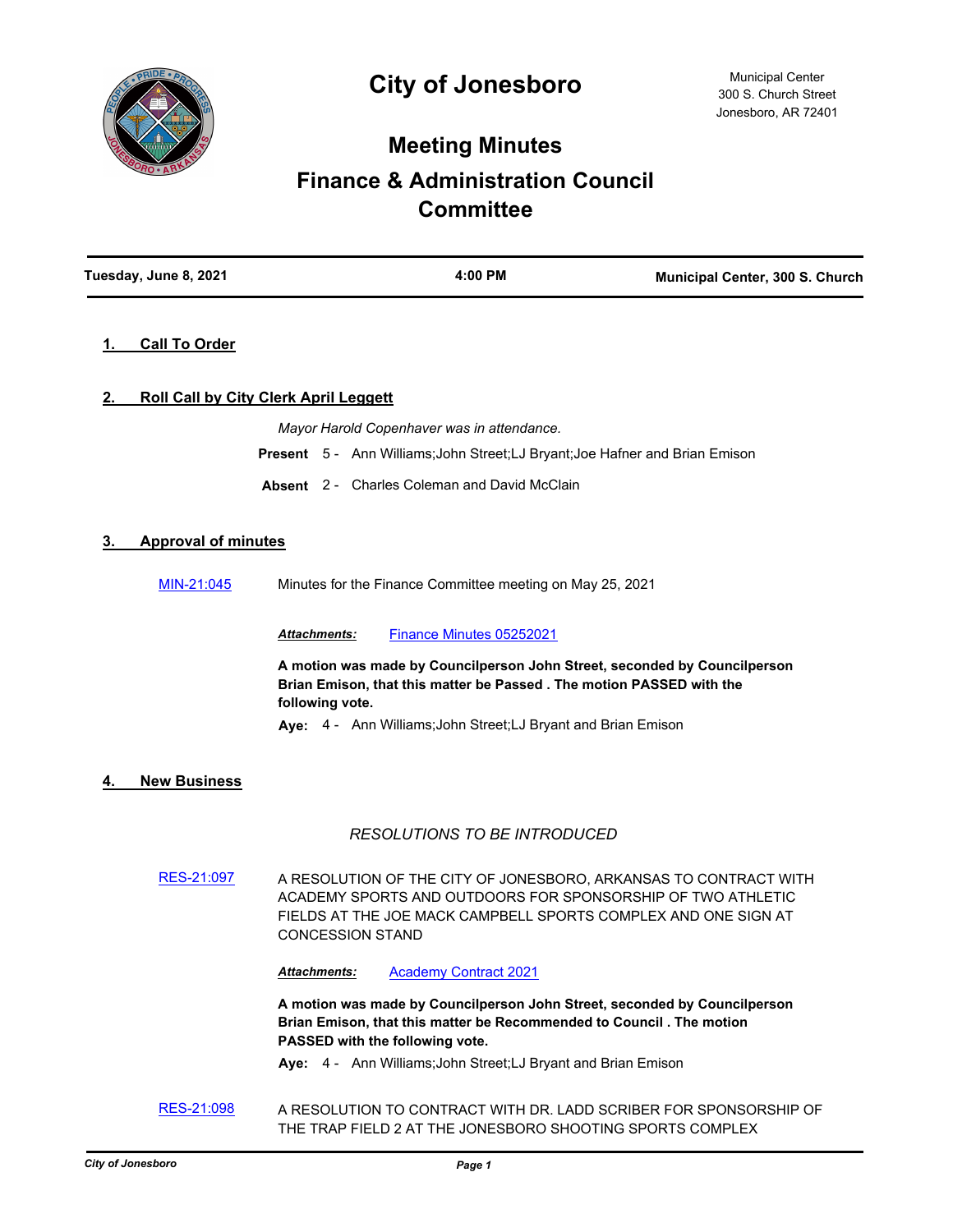#### *Attachments:* [Shooting Range - Dr. Ladd Scriber](http://Jonesboro.legistar.com/gateway.aspx?M=F&ID=bd55f2bf-3ce6-4895-8c8a-79447d4bebaa.docx)

*Patti Lack, 4108 Forrest Hill Road, called in and said, I just have a quick question for you. I saw that the contract starts at the beginning of January 2022. Since we are going to open up the shooting range in August, is there any reason that the contract doesn't start then? I know this holds true to all four of them that are on the agenda today. Police Chief Rick Elliott approached the podium and said, Good afternoon Ms. Lack and everyone listening and councilmembers. The answer to the question is that the field that he is sponsoring does not exist today. The equipment is not set today. We do anticipate building that field out this year. So, therefore, his contract is not going into effect until January, as is the same with the rest that are coming up on the agenda today. The current fields that are in place that have already been built and that we hope to have open immediately this fall, we already have contracts on, but we do have funds allocated right now to hopefully build out more of these fields this year. It will be close to the first of the year before they should be ready. So, the short answer to your question is that the fields that are empty, we are not asking them to pay for yet. We are not asking them to pay for something that doesn't exist just yet, but we did want to get people under contract so that when things do open up, we have this stream of revenue coming in. As we currently speak today, we have three fields left that have naming rights. So, if anyone that is watching and listening today, if you're interested in this, then certainly contact the Parks Department or myself. We would like to get your sponsorship out there. Thank you. Mayor Harold Copenhaver said, I would like to thank the Chief and especially these individuals that have stepped up to the plate in our community. This is quite a commitment and you're looking at \$7,500 a year over a ten year period, which is \$75,000 and that is a large commitment. Again, to all of these that are going to be listed today, we say thank you. Because of this and because of your cooperative nature in our community and moving it forward, a lot of memories are going to be served here. Some of these are in memory of family members, others are for business purposes as well, but again we commend the efforts and we're looking forward to this forwarding on to council.*

## **A motion was made by Councilperson John Street, seconded by Councilperson Brian Emison, that this matter be Recommended to Council . The motion PASSED with the following vote.**

**Aye:** 4 - Ann Williams;John Street;LJ Bryant and Brian Emison

[RES-21:099](http://jonesboro.legistar.com/gateway.aspx?M=L&ID=21796) A RESOLUTION TO CONTRACT WITH DR. TODD HIGGINBOTHAM FOR SPONSORSHIP OF THE TRAP FIELD 3 AT THE JONESBORO SHOOTING SPORTS COMPLEX

#### *Attachments:* [Shooting Range - Dr. Todd Higginbotham](http://Jonesboro.legistar.com/gateway.aspx?M=F&ID=3484e59b-2b52-4908-96a5-088e180ad529.docx)

**A motion was made by Councilperson John Street, seconded by Councilperson Brian Emison, that this matter be Recommended to Council . The motion PASSED with the following vote.**

**Aye:** 4 - Ann Williams;John Street;LJ Bryant and Brian Emison

[RES-21:100](http://jonesboro.legistar.com/gateway.aspx?M=L&ID=21797) A RESOLUTION TO CONTRACT WITH CRITICAL EDGE FOR SPONSORSHIP OF THE TRAP FIELD 7 AT THE JONESBORO SHOOTING SPORTS COMPLEX

*Attachments:* [Shooting Range - Critical Edge](http://Jonesboro.legistar.com/gateway.aspx?M=F&ID=a529636b-e21e-4c5e-8d1c-c662adfa6171.docx)

*Councilmember John Street said, I asked the Chief this earlier, but I'm sure other*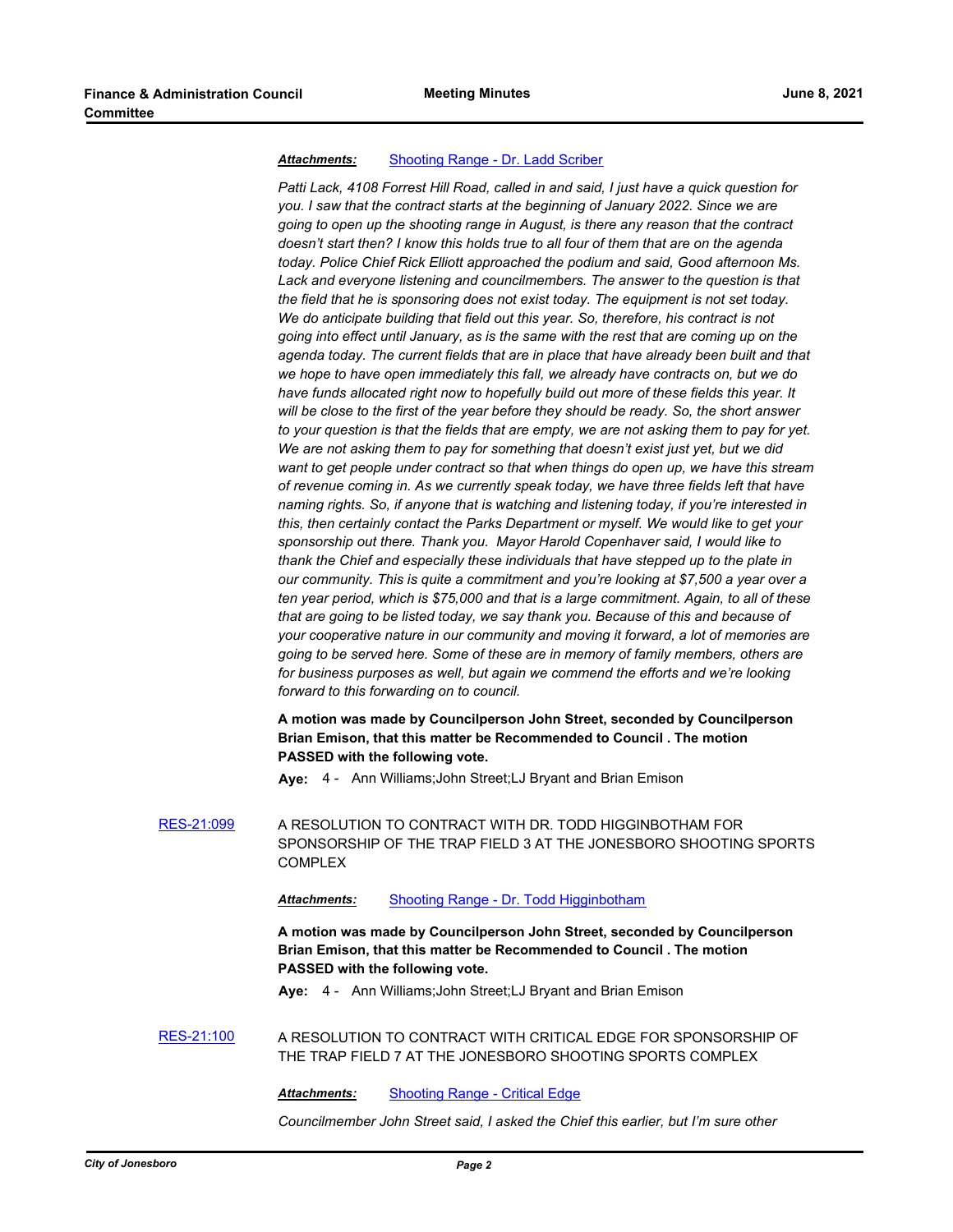*people may have that same question. Chief, could you step up and explain why this is only \$50,000 compared to the other trap ranges? Police Chief Rick Elliott steps up to the podium and states, absolutely, good question. There is a price difference on the fields and it is due to the amount of equipment on these fields. The \$75,000 fields are either, the trap and skeet combo fields or they are the trap and five-stand fields. So, there's additional equipment involved, therefore, the price is more. That is the reason this field is a \$50,000 field because it consists of just a trap machine and that's it. Chairman Joe Hafner said, there is not as much activity flowing through there as the other ones. Chief Elliott said, well, all fields we feel will be utilized, but when we get into trap and skeet, that is another shooting discipline in itself. Then, you get into five-stand competition and that's a whole other event in itself. So, the fact that we can do those other events out there on the same field just brings in more shooters from across the country. By adding a little more equipment, that creates more opportunities for competitions. So, we figured it was worth the additional cost to be able to have this other revenue stream coming in down the road.*

## **A motion was made by Councilperson John Street, seconded by Councilperson Brian Emison, that this matter be Recommended to Council . The motion PASSED with the following vote.**

**Aye:** 4 - Ann Williams;John Street;LJ Bryant and Brian Emison

[RES-21:101](http://jonesboro.legistar.com/gateway.aspx?M=L&ID=21798) A RESOLUTION TO CONTRACT WITH DNW OUTDOORS FOR SPONSORSHIP OF THE ARCHERY RANGE AT THE JONESBORO SHOOTING SPORTS COMPLEX

*Attachments:* [Shooting Range-Archery - DNW Outdoors](http://Jonesboro.legistar.com/gateway.aspx?M=F&ID=3e98ea6f-98a1-4d36-ab12-bef703757cd2.docx)

**A motion was made by Councilperson John Street, seconded by Councilperson Brian Emison, that this matter be Recommended to Council . The motion PASSED with the following vote.**

**Aye:** 4 - Ann Williams;John Street;LJ Bryant and Brian Emison

[RES-21:102](http://jonesboro.legistar.com/gateway.aspx?M=L&ID=21799) A RESOLUTION TO CONTRACT WITH JOE CLAY YOUNG FOR SPONSORSHIP OF THE RANGE ROOM AT THE JONESBORO SHOOTING SPORTS COMPLEX

*Attachments:* [Shooting Range-Range Building - Joe Clay Young](http://Jonesboro.legistar.com/gateway.aspx?M=F&ID=792a9b87-71da-4f56-b963-29a1395bffc5.docx)

**A motion was made by Councilperson John Street, seconded by Councilperson Brian Emison, that this matter be Recommended to Council . The motion PASSED with the following vote.**

**Aye:** 4 - Ann Williams;John Street;LJ Bryant and Brian Emison

[RES-21:103](http://jonesboro.legistar.com/gateway.aspx?M=L&ID=21800) A RESOLUTION BY THE CITY COUNCIL OF THE CITY OF JONESBORO, ARKANSAS TO ENTER INTO A FACILITY USAGE AGREEMENT WITH JONESBORO JETS, INC.

*Attachments:* [JETS 2021 Agreement](http://Jonesboro.legistar.com/gateway.aspx?M=F&ID=1491ddab-3b2b-4ad9-95cc-ef23998c000a.docx)

*Councilmember John Street said, we've done this for as long as I can remember. It's a standard thing, but I think it's a good thing. Hopefully, one day we can upgrade facilities where they can have what they need to really put on some swim meets.*

**A motion was made by Councilperson John Street, seconded by Councilperson Brian Emison, that this matter be Recommended to Council . The motion PASSED with the following vote.**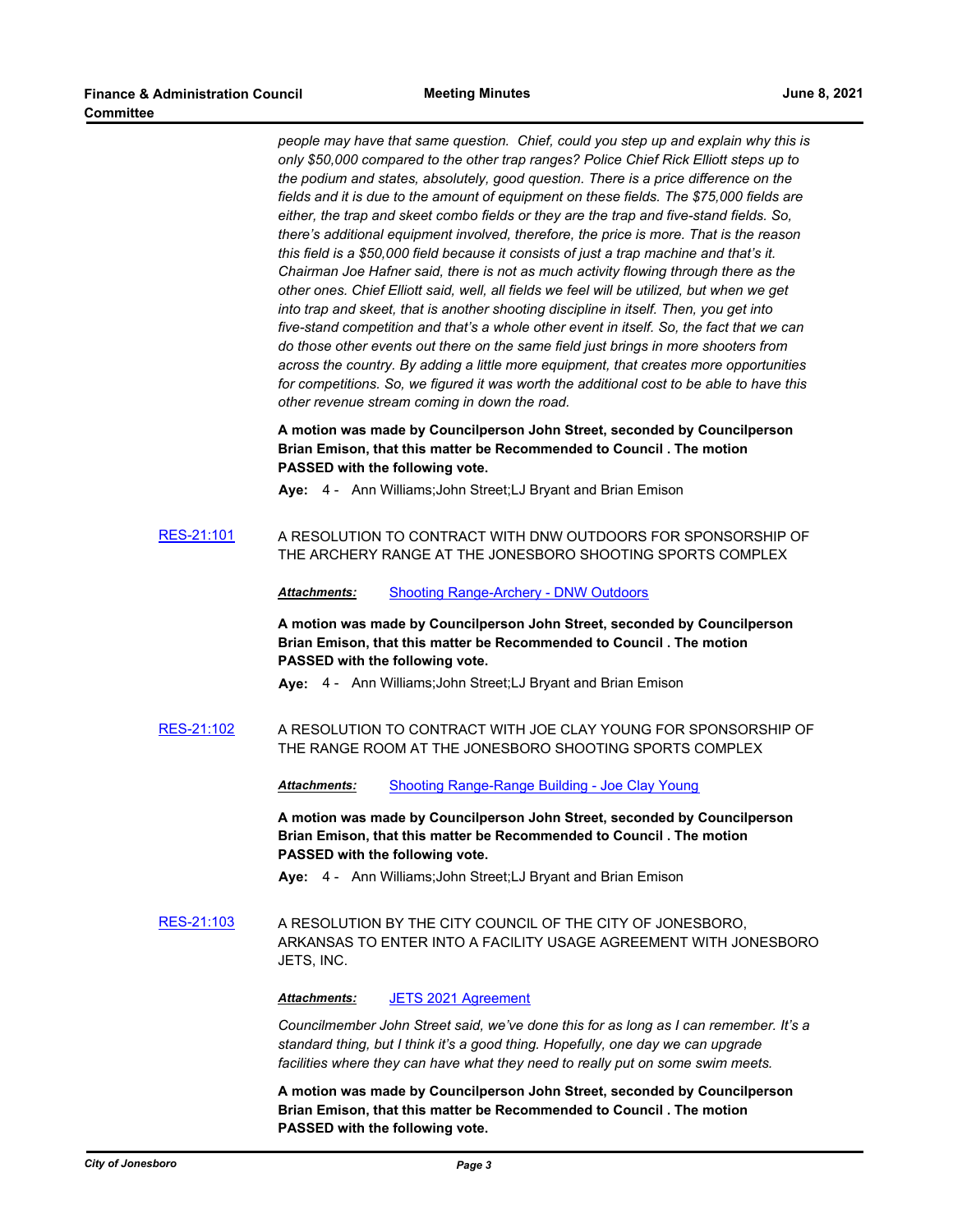**Aye:** 4 - Ann Williams;John Street;LJ Bryant and Brian Emison

[RES-21:104](http://jonesboro.legistar.com/gateway.aspx?M=L&ID=21801) A RESOLUTION TO CONTRACT WITH EAST ARKANSAS BROADCASTERS FOR RENTAL OF JOE MACK CAMPBELL SPORTS COMPLEX

> [JULY 4TH 2021 EAB](http://Jonesboro.legistar.com/gateway.aspx?M=F&ID=1b0fb10a-ec2d-4f6c-aaa2-8261307dbd54.docx) [EAB Contract 2021](http://Jonesboro.legistar.com/gateway.aspx?M=F&ID=bfdac3d3-6589-4747-bcdd-506829c52844.pdf) *Attachments:*

**A motion was made by Councilperson John Street, seconded by Councilperson Brian Emison, that this matter be Recommended to Council . The motion PASSED with the following vote.**

**Aye:** 4 - Ann Williams;John Street;LJ Bryant and Brian Emison

[RES-21:105](http://jonesboro.legistar.com/gateway.aspx?M=L&ID=21802) A RESOLUTION TO CONTRACT WITH SAGA COMMUNICATIONS OF ARKANSAS LLC D/B/A JONESBORO RADIO GROUP FOR RENTAL OF SOUTHSIDE SPORTS COMPLEX

#### *Attachments:* [JULY 4TH 2021 JRG](http://Jonesboro.legistar.com/gateway.aspx?M=F&ID=d1ea4405-345f-423a-a39a-3a352997f6e6.docx)

**A motion was made by Councilperson John Street, seconded by Councilperson Brian Emison, that this matter be Recommended to Council . The motion PASSED with the following vote.**

**Aye:** 4 - Ann Williams;John Street;LJ Bryant and Brian Emison

[RES-21:106](http://jonesboro.legistar.com/gateway.aspx?M=L&ID=21803) A RESOLUTION AUTHORIZING THE CITY OF JONESBORO, ARKANSAS TO APPLY FOR THE FY2021 COPS (COMMUNITY ORIENTED POLICING SERVICES) HIRING PROGRAM THROUGH THE U.S. DEPARTMENT OF JUSTICE

#### *Attachments:* [06.08.2021 COPS Budget and funding-COPSH FY21](http://Jonesboro.legistar.com/gateway.aspx?M=F&ID=5de25714-6caa-4700-a35a-60b5796af4d4.pdf)

*Councilmember John Street said, we've done this before, a 75/25 grant. Anytime you can get that for public safety, that's great, but Chief Elliott may want to discuss that a little more. Chairman Joe Hafner said, yeah, Chief Elliott if you would like to make a comment regarding this you're more than welcome. Police Department Chief Rick Elliott approached the podium and said, a little history on this, the city has been successful several times in the past year on applying for this grant. As the grant application says, it is a 75/25 percent match. Last year, we were the recipient of five positions under this grant and I think it was two to three years ago we received funding for three positions. We have asked for five positions under this current grant. The Department of Justice may award five or they may give us a lesser number, but we hope to get something out of it. Councilmember Street asked, Chief, would that go to new hires or would any of that go to the ten new hires? Chief Elliott said, it should go to new hires or rehiring. The intent of the grant is to get new officers on the streets. It is not to replace existing salaries. It is to increase our numbers. Councilmember Street asked, are you pretty short right now? Chief Elliott said, currently, we are down about six officers and I had another resignation the day before yesterday. She is having to resign do to family matters.*

**A motion was made by Councilperson John Street, seconded by Councilperson Brian Emison, that this matter be Recommended to Council . The motion PASSED with the following vote.**

**Aye:** 4 - Ann Williams;John Street;LJ Bryant and Brian Emison